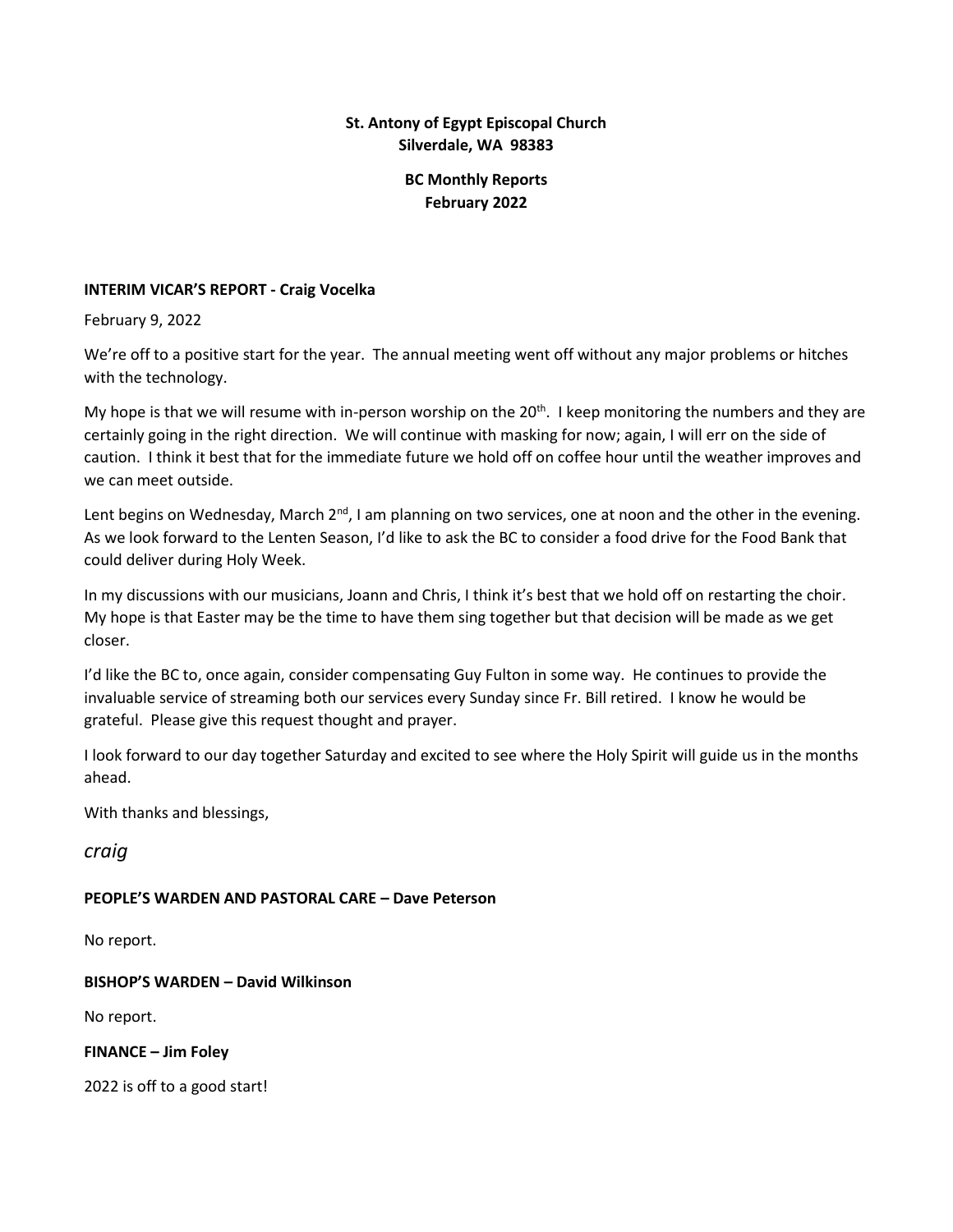#### **OUTREACH – Loretta McGinley & Dee Perreira**

There was no Outreach Team meeting in February. The next Outreach Team meeting will be planned for March; date and time to be determined.

#### **ENVIRONMENT – Dave Peterson**

No report.

### **COMMUNICATIONS**

No report.

### **WELCOMING – Emily Nickerson**

No report.

## **FAITH FORMATION – Julie Sherwin (Youth) & Esther Osborne (Adult)**

The Sunday zoom Bible study will resume on this Sunday, Feb 13, and then shift to in person when the regular services start again. The advantage of Zoom is that we acquired one participant from Florida. If someone has knowledge of how to do both systems, there are advantages to doing so. My experience with dual systems has not been positive. But we will continue to have the Sunday class!

Esther Osborne – Adult Faith Formation

#### **PARISH LIFE - Dave Peterson**

No report.

**Deacon Bill Thaete**

No report.

## **Profile Committee Report – Marty Whitaker**

Feb 7, 2022

Hi David,

The Profile committee met via Zoom with our consultant from Holy Cow, Paula Frank on Monday night. We discussed what some of our options are for the Profile Survey and how it will be done. We will have the options of on line as well as written for those of us less computer savvy. We will then compile the information and enter it into the program. That information will then be compiled by Holy Cow and returned to us.

We hope to have the survey completed by Easter. That being said our goal is to have the word out to build anticipation with the Congregation ASAP. We would like the information in WHATS HAPPENING, along with an email address for concerns our Congregants may have due to the past two years we have experienced. We would like to know if there is something we need to add to the survey. We will also write a brief message for the News Letter to draw attention to both concerns and the up coming Survey. We plan for the actual survey to be out only two weeks.